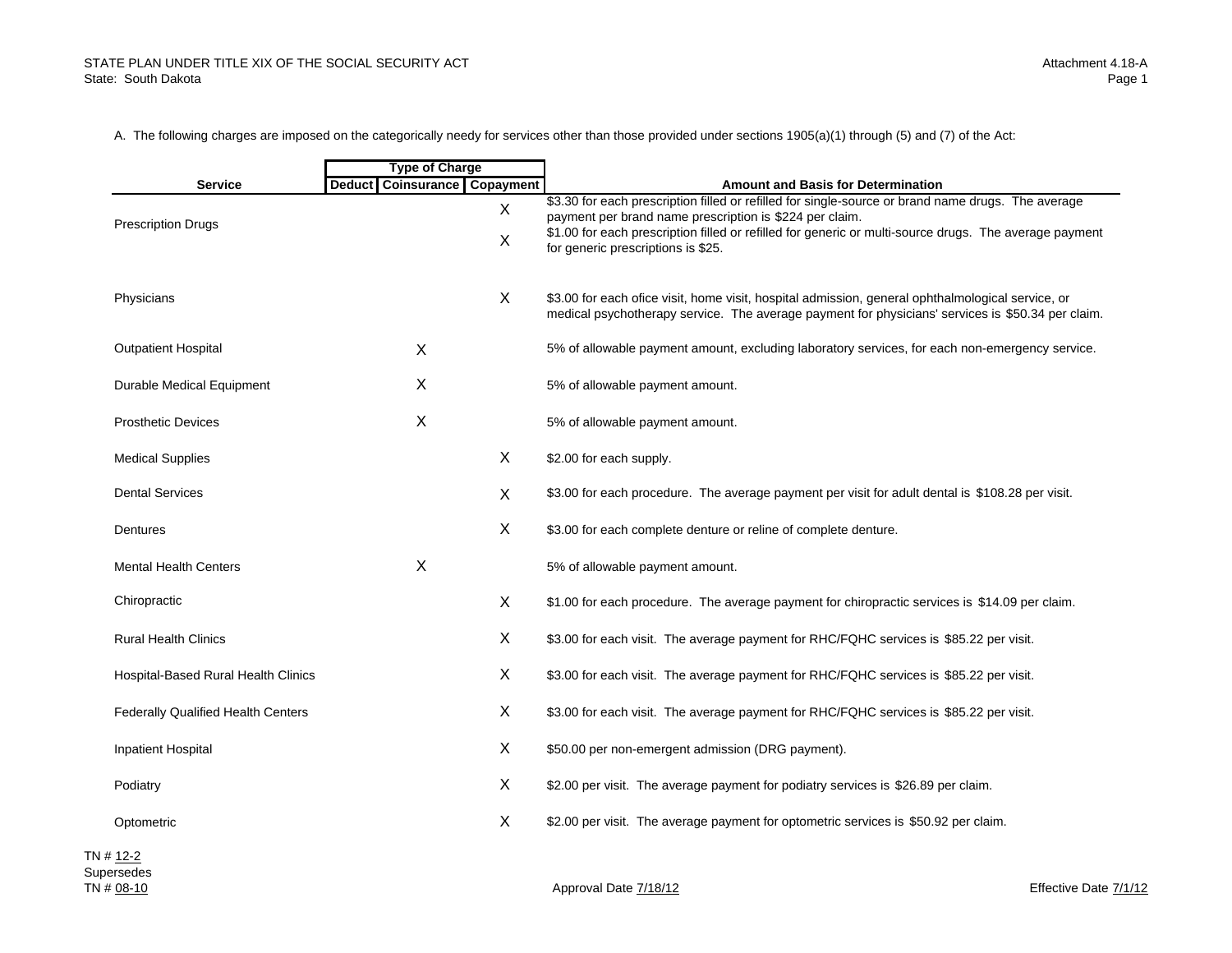#### Revision: HCFA-PM-85-14 (BERC) ATTACHMENT 4.18-A SEPTEMBER 1985 Page 2

# STATE PLAN UNDER TITLE XIX OF THE SOCIAL SECURITY ACT

# State/Territory: **SOUTH DAKOTA**

- B. The method used to collect cost sharing charges for categorically needy individuals:
	- **\_X\_** Providers are responsible for collecting the cost sharing charges from individuals.
	- **\_\_\_** The agency reimburses providers the full Medicaid rate for a service and collects the cost sharing charges from individuals.
- C. The basis for determining whether an individual is unable to pay the charge, and the means by which such an individual is identified to providers, is described below:

Individuals or family units with income below the AFDC standard payment allowance will be considered unable to pay any cost sharing charges. When this condition exists a message will be printed on the medical identification card that the person is exempt from cost sharing charges.